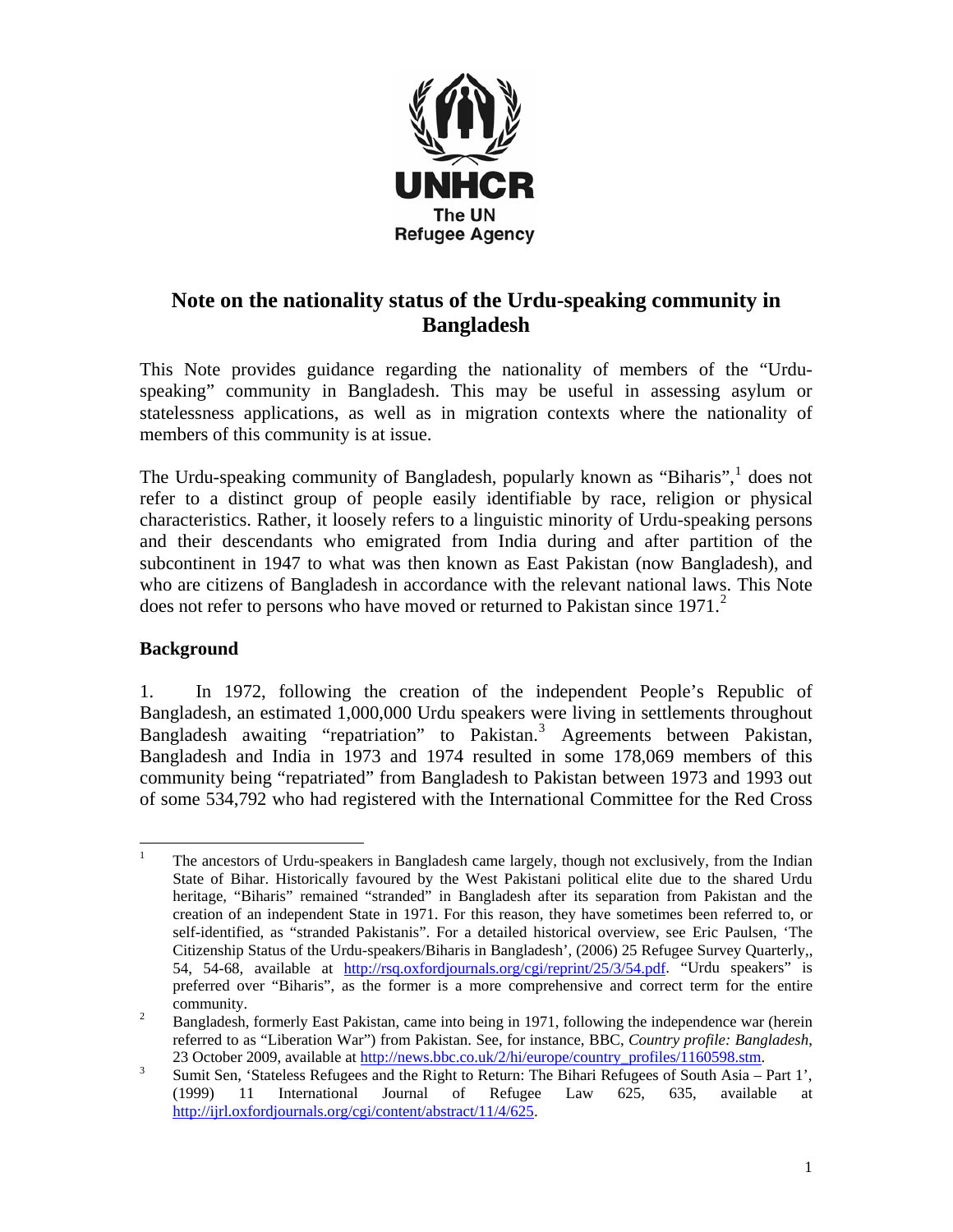for repatriation.<sup>4</sup> An estimated 80,000-100,000 Urdu speakers also spontanously moved to Pakistan.<sup>5</sup> Many of those who have not been "repatriated" continue to live in Government-established camps and settlements in Bangladesh, while a growing number have integrated into Bengali communities throughout the country.

2. According to recent estimates, the Urdu-speaking community in Bangladesh numbers some 250,000 persons, with over 151,000 residing in 116 open camps and settlements.<sup>[6](#page-1-0)</sup> Exact figures are not available given that no census of the Urdu-speaking population in the country, especially those persons living outside the camps and settlements, has been carried out.

3. From 1971 until 2008, Urdu speakers, many of whom had sided with Pakistan in the Liberation War and had registered to be "repatriated" to Pakistan after 1971, were not recognized as falling under the terms of Bangladeshi citizenship legislation and were thus stateless. In 2008, however, the Supreme Court of Bangladesh held that they had always qualified as Bangladeshi nationals under domestic legislation.

## **Registration of Urdu speakers**

4. In 2003, in the landmark *Abid Khan* decision,<sup>[7](#page-1-1)</sup> the Supreme Court of Bangladesh (High Court Division) held that the ten Urdu-speaking petitioners, born both before and after 1971, were Bangladeshi nationals pursuant to the Citizenship Act of 1951<sup>[8](#page-1-2)</sup> and the Bangladesh Citizenship (Temporary Provisions) Order of 1[9](#page-1-3)72,<sup>9</sup> and thereby directed the Government to register them as voters. The Supreme Court further stated that residents of the camps and settlements had not "attained any special status so as to be excluded from the operation of the laws of the land", and hence "mere residence" in the camps could not be deemed as allegiance to another State. In determining whether registration for "repatriation" to Pakistan would affect a petitioner's right to Bangladeshi citizenship, the Court stated, quoting from an earlier case:

"*The mere fact that he filed an application for going over to Pakistan cannot take away his citizenship. The Bangladesh Citizenship Order. P.O.* 

 $\frac{1}{4}$  Sumit Sen, 'Stateless Refugees and the Right to Return: The Bihari Refugees of South Asia – Part 2', (2000) 12 International Journal of Refugee Law 41, 41-70, available at <http://ijrl.oxfordjournals.org/cgi/content/abstract/12/1/41>. See also United States Committee for Refugees and Immigrants, *World Refugee Survey 2005 – Bangladesh*, 20 June 2005, available at <http://www.unhcr.org/refworld/docid/42c9288c16.html>.<br>5 Lorgino Mirge Internment Campe of Bangladesh (Cross

<sup>&</sup>lt;sup>5</sup><br>Loraine Mirza, *Internment Camps of Bangladesh* (Crescent International, Ontario 1998) 66.

<span id="page-1-0"></span>Estimates are based on a May 2006 unpublished study undertaken by Al-Falah Bangladesh, an NGO of the Urdu-speaking community. Copy available with UNHCR.<br> $\frac{7}{4}$  Abid Khan and others y Cout of Bangladesh and others (200)

<span id="page-1-1"></span>*Abid Khan and others v. Govt. of Bangladesh and others*, (2003) 55 DLR (HCD) 318, available at 8 [http://www.unhcr.org/refworld/docid/4a54bbcf0.html.](http://www.unhcr.org/refworld/docid/4a54bbcf0.html)<br>8 Pakistan Citizenship Act, Act II of

<span id="page-1-2"></span>Citizenship Act, Act II of 1951, 13 April 1951, available at [http://www.unhcr.org/refworld/docid/3ae6b52a8.html.](http://www.unhcr.org/refworld/docid/3ae6b52a8.html) The Act is still applicable in Bangladesh by virtue of the Adaptation of Existing Bangladesh Laws Order 1972. See Paulsen, above footnote 1, 54- 9 68.

<span id="page-1-3"></span>Bangladesh Citizenship (Temporary Provisions) Order, No. 149 of 1972, 26 March 1971, available at [http://www.unhcr.org/refworld/docid/3ae6b51f10.html.](http://www.unhcr.org/refworld/docid/3ae6b51f10.html)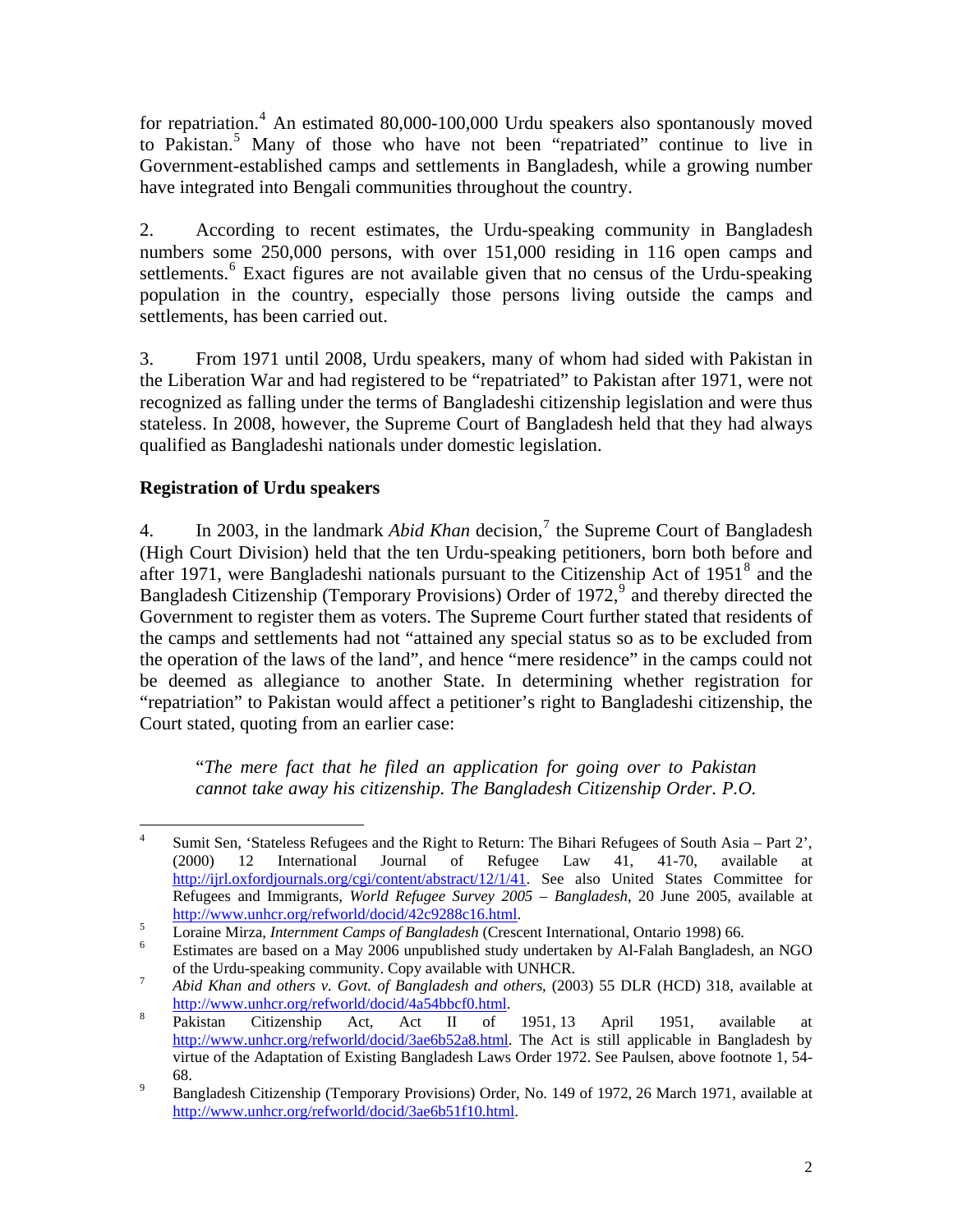*149/72, has enumerated different situations in which a person shall be deemed to be a citizen of Bangladesh but it has not discriminated among its citizen[s] no matter in which way they have become citizens of this country. So the petitioner is on the same footing as any other citizen. His citizenship, therefore, clings to him. He could voluntarily renounce it or he could be deprived of it if he had incurred any disqualification. Though he*  filed the application, he did not even pursue it. He filed an affidavit *affirming his allegiance to Bangladesh in 1972. The petitioner having not acquired the citizenship of any other country, his citizenship of Bangladesh which he acquired long before cannot evaporate and he continues to be a citizen of this country.*"<sup>[10](#page-2-0)</sup>

5. The effect of the 2003 decision was limited to the ten petitioners. Subsequently, on 18 May 2008, in *Md. Sadaqat Khan*, the Supreme Court of Bangladesh (High Court Division) reaffirmed that all members the Urdu-speaking community were nationals of Bangladesh in accordance with its laws and directed the Election Commission to *"enroll the petitioners and other Urdu-speaking people who want to be enrolled in the electoral rolls and accordingly, give them National Identity Card without any further delay."*[11](#page-2-1) In reflecting on the situation of the Urdu-speaking community, the Court also noted that:

"*[The] [q]uestion of citizenship of Urdu-speaking has got another aspect, which is very important from the constitutional perspective. Miseries and sufferings of such people due to statelessness were time to time reported in the national media, electronic and print. Besides, the reasons mentioned in the letter of the Election Commission, they are constantly denied the constitutional rights to job, education, accommodation, health and a decent life like other citizens of the country. By keeping the question of citizenship unresolved on wrong assumption over the decades, this nation has not gained anything rather was deprived of the contribution they could have made in the nation building. The sooner the Urdu-speaking people are brought to the mainstream of the nation is the better.*"[12](#page-2-2)

<span id="page-2-0"></span> $10<sup>10</sup>$ 10 *Mukhtar Ahmed v. Govt. of Bangladesh et al*., (1982) 34 DLR (HCD) 29, as cited in *Abid Khan*, above footnote 7. See also *Professor Golam Azam v. Govt. of Bangladesh et al*., (1993) 45 DLR 423, MH Rahman, J., as cited in M.M. Mohsin, *The Law of Citizenship and Passport of Bangladesh* (New Warsi Book Corp., Dhaka 2002) 24:

<sup>&</sup>quot;*Even a diehard pro-Pakistani, born in this country, is entitled to be a citizen of Bangladesh if he fulfils the requirements under Article 2 and is not disqualified under clause (i) of Article 2B*."; *id.* at 25, Latifur Rahman, J.:

<sup>&</sup>quot;*[...][T]he onus of proving that the respondent has lost his citizenship from the country of his permanent residence is on the appellant who seeks to deprive the respondent of his rights as a* 

<span id="page-2-1"></span>*citizen.*". 11 *Md. Sadaqat Khan (Fakku) and others v. Chief Election Commissioner, Bangladesh Election Commission*, Writ Petition No. 10129 of 2007, 18 May 2008 (Bangl), available at [http://www.unhcr.org/refworld/docid/4a7c0c352.html.](http://www.unhcr.org/refworld/docid/4a7c0c352.html) See also Daily Star, *Stranded Biharis now Bangladesh citizens*, 19 May 2008, available at [http://www.thedailystar.net/newDesign/news](http://www.thedailystar.net/newDesign/news-details.php?nid=37206)[details.php?nid=37206;](http://www.thedailystar.net/newDesign/news-details.php?nid=37206) BBC, *Citizenship for Bihari refugees*, 19 May 2008, available at [http://news.bbc.co.uk/2/hi/south\\_asia/7407757.stm.](http://news.bbc.co.uk/2/hi/south_asia/7407757.stm) 12 *Sadaqat Khan*, above footnote 11, at 8*.*

<span id="page-2-2"></span>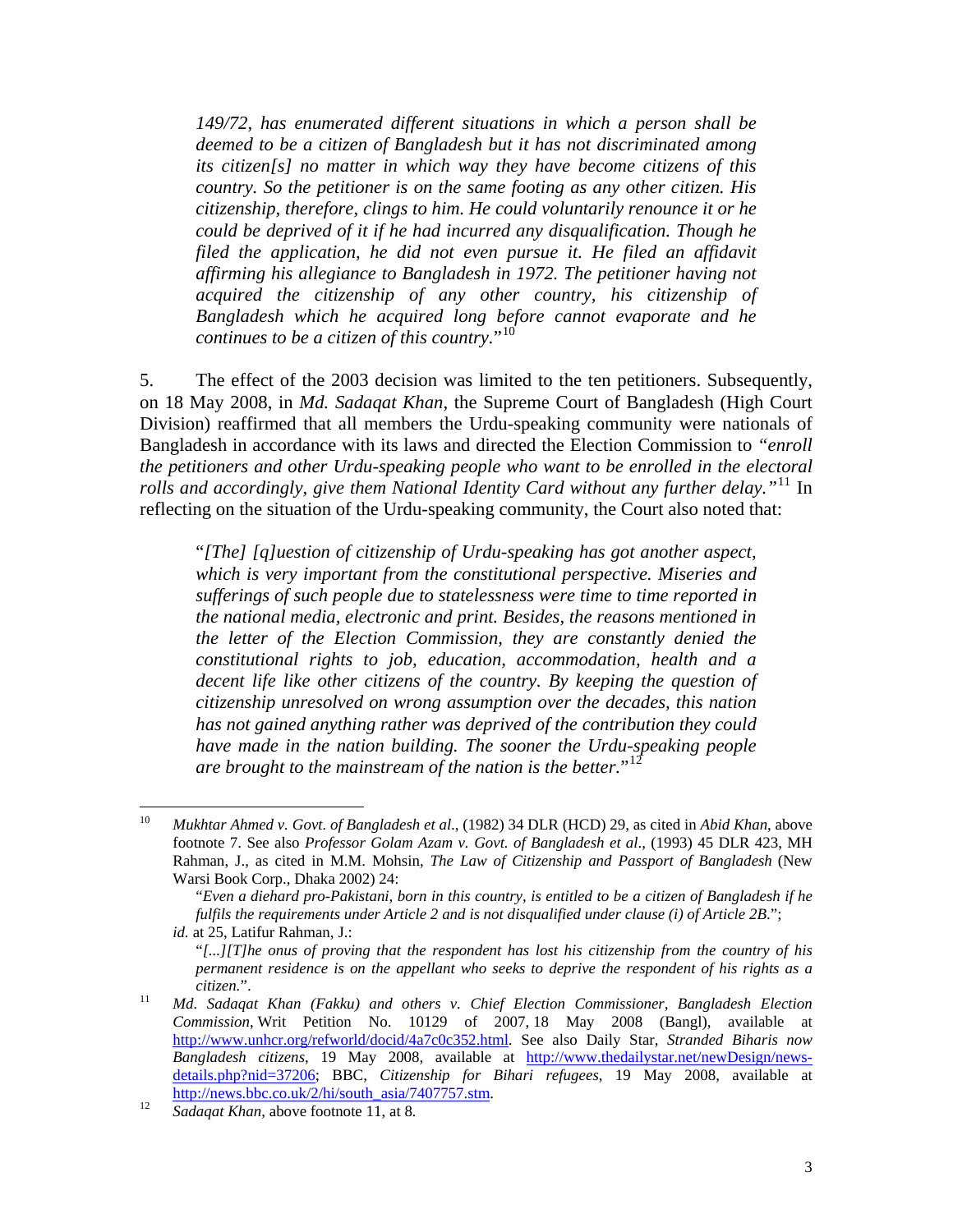6. Implementation of the decision was swift.<sup>[13](#page-3-0)</sup> The Election Commission issued National Identity Cards to any member of the Urdu-speaking community who applied for one and who met the legal and administrative requirements.<sup>[14](#page-3-1)</sup> It should be noted that this was also the first time that other non-Urdu-speaking Bangladeshi nationals were issued with National Identity Cards. Those in possession of a National Identity Card were subsequently allowed to vote during the national elections which took place in December 2008.

7. In addition to enabling voting, the National Identity Card provides citizens with rights and access to a range of services, including:

- issuance and renewal of passport, driving license, trade license, and tax and business identification number;
- opening bank accounts;
- beneficiary owner's account with stock exchanges;
- utilities (e.g. gas, water, electricity, telephone, mobile, internet, and cable television);
- registration for examinations;
- any public services;
- marriage registration;
- loans:
- Government-subsidized accommodations;
- allowance and relief:
- owning land and motor vehicles;
- admission to State schools; and
- $\bullet$  undertaking procedures before courts.<sup>[15](#page-3-2)</sup>

8. It is estimated that around 80 percent of eligible Urdu-speaking voters obtained National Identity Cards. A number of eligible Urdu-speakers have allegedly chosen not to register as voters, fearing that it would undermine their long-standing call to be "repatriated" to Pakistan and/or that they would, consequently, lose other benefits in Bangladesh.<sup>[16](#page-3-3)</sup>

<span id="page-3-0"></span><sup>13</sup> 13 See Shakhawat Liton, *EC moves to make voters 1.6 lakh Urdu speakers*, Daily Star, 24 July 2008, available at <http://www.thedailystar.net/story.php?nid=47169>. According to some sources, approximately 80 percent of all adult Urdu speakers, or 184,000 persons, were subsequently registered; see United States Department of State, *2008 Country Reports on Human Rights Practices –* 

<span id="page-3-1"></span>*Bangladesh*, 25 February 2009, available at <http://www.unhcr.org/refworld/docid/49a8f1a8b5.html>.<br><sup>14</sup> See, for instance, Zaheria Shirazi, *Urdu-speaking camp dwellers are moving out of the limbo*, New Age, 11 January 2009, available at [http://www.newagebd.com/2009/jan/11/edit.html;](http://www.newagebd.com/2009/jan/11/edit.html) Julfikar Ali Manik, *Biharis embark on new era*, Daily Star, 30 December 2008, available at [http://www.thedailystar.net/story.php?nid=69286.](http://www.thedailystar.net/story.php?nid=69286)<br><sup>15</sup> Research for Development, *Rights of the Camp-dwelling "Bihari" Community in Bangladesh*, 17

<span id="page-3-2"></span>January 2008, available at<http://www.research4development.info/caseStudies.asp?ArticleID=50180>. 16 See, for instance, Mukhlesur Rahman, *More Biharis want to enrol as voters*, Daily Star, 17 January

<span id="page-3-3"></span><sup>2009,</sup> available at [http://www.thedailystar.net/story.php?nid=71702.](http://www.thedailystar.net/story.php?nid=71702) See also Daily Star, *Stranded Urdu-speaking people divided over accepting Bangladeshi citizenship*, 27 May 2008, as cited in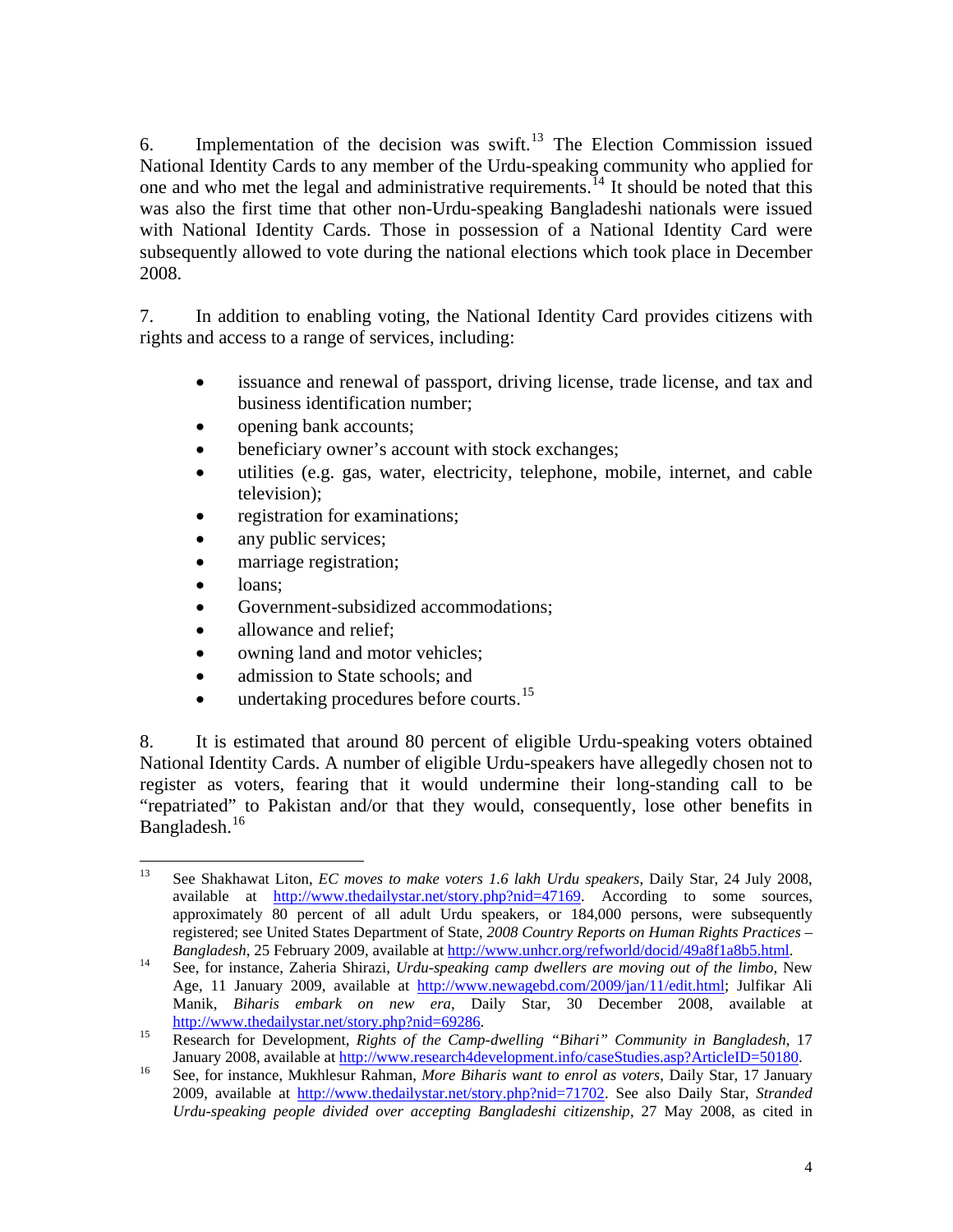9. The Supreme Court decision of May 2008 applies to all members of the Urdu-speaking community without discrimination.<sup>[17](#page-4-0)</sup> Pursuant to existing domestic legislation, members of the Urdu-speaking community can apply for a National Identity Card at any time like any other Bangladeshi citizen. Failure to apply for a National Identity Card does not preclude the application of the Supreme Court ruling nor entail loss of citizenship and/or ensuing rights.

## **Current status**

10. In light of the May 2008 Supreme Court decision and subsequent implementing measures taken by the Government of Bangladesh, the Urdu-speaking community can no longer be viewed as stateless, as they are considered to be nationals of Bangladesh.

11. Despite the fact that pockets of Bangladeshi society resent the role that some Urdu speakers played in the 1971 Liberation War, many members of Urdu-speaking communities, including those in the open camps, are living alongside the Bengali community and speak Bengali. Urdu speakers living in extreme poverty are sometimes unable to access basic services, either because of the unavailability of such services in their area, or because they are unable to meet the necessary legal or administrative requirements applicable to all Bangladeshi nationals (for example, they may lack a valid address, which is required to acquire a passport); this is not, however, a problem unique to Urdu speakers in Bangladesh.<sup>[18](#page-4-1)</sup> Although there may be instances where officials, particularly at the local level, would seek further guidance from their ministries on the effect and application of the 2008 *Sadaqat Khan* judgment before resolving a matter involving Urdu speakers, difficulties in accessing services do not denote a refusal to recognize Urdu speakers as nationals of Bangladesh.

"*And it should not be assumed that only the young voters exercised their newly earned voting right. TV spots showed that elders including elderly women also voted.*");

United Kingdom Home Office, *Country of Origin Information Report – Bangladesh*, 25 September 2008, para. 4.72, available at <http://www.unhcr.org/refworld/docid/48ede7992.html>. The Stranded Pakistanis General Repatriation Committee (SPGRC) in Bangladesh, members of which have also registered as Bangladeshi voters, along with a few other small but vocal groups within the Urduspeaking community, are also known to issue identity documents and certificates (for a fee) claiming that an individual is a member of their organization, is a citizen of Pakistan, or is stateless. These documents are often presented by individuals making claims for asylum in other countries. However, such documents have no legal effect and are allegedly not issued exclusively to members of the Urdu-

<span id="page-4-0"></span>speaking community.<br><sup>17</sup> The Bangladesh Citizenship (Temporary Provisions) Order of 1972, above footnote 9, provides that anyone resident in Bangladesh as of 25 March 1971, who continues to reside there and who was (i) born there, (ii) whose father or grandfather was born there, or (iii) who is not otherwise disqualified from citizenship, is a citizen. See also Zaheria Shirazi, *Urdu-speaking camp dwellers are moving out of the limbo*, above footnote 14:

and Julfikar Ali Manik, *Biharis embark on new era*, above footnote 14:

<sup>&</sup>quot;*Seventy-year-old Abdul Sattar, who voted twice before Bangladesh's birth in 1971, was among those lining up.*"<br><sup>18</sup> Urdu speakers living in open camps continue to receive free water and electricity from the State; in

<span id="page-4-1"></span>addition, at the time of drafting this note, some infrastructural improvements had commenced by the government and the UNDP programme addressing urban poverty in some of the Urdu-speaking areas.